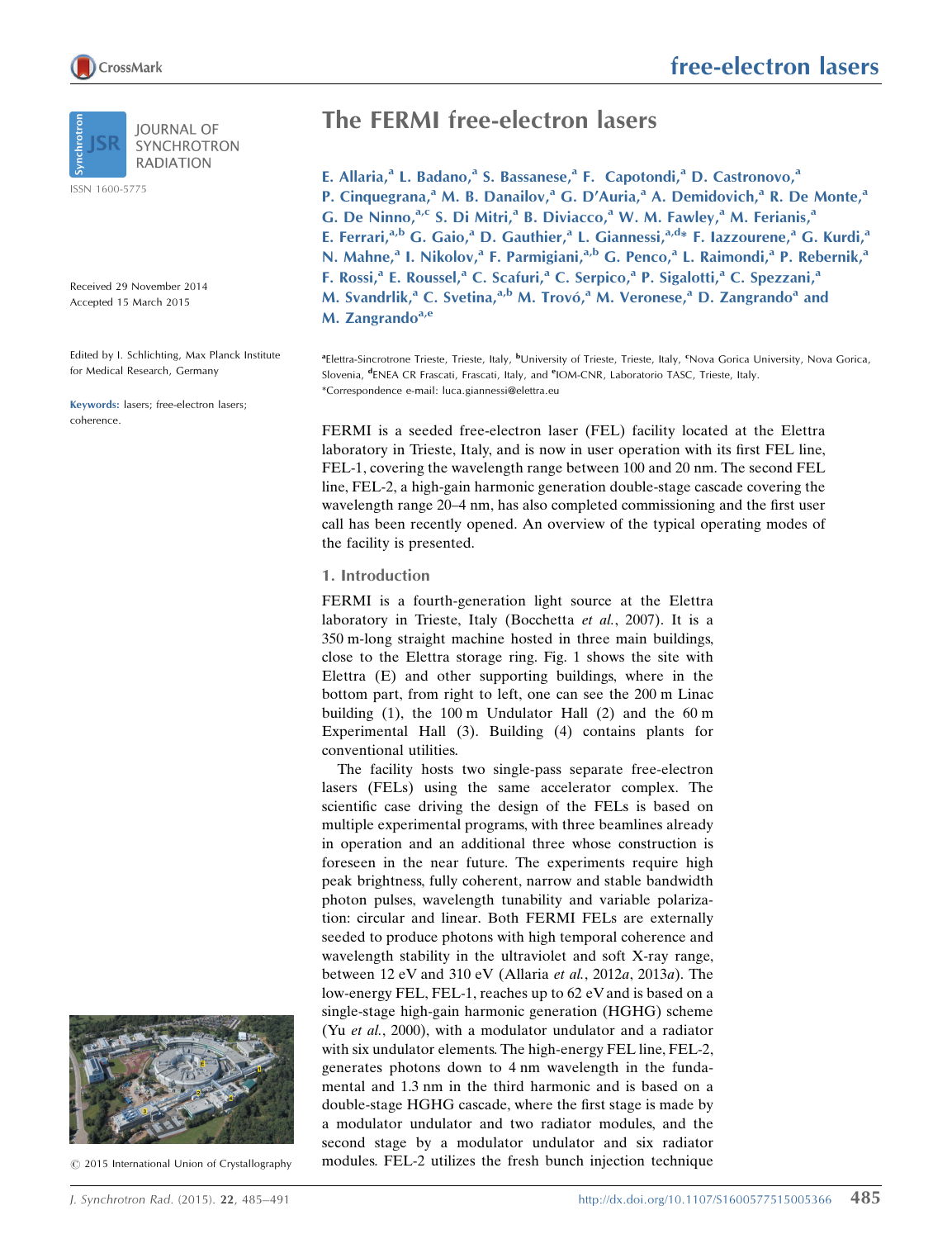## free-electron lasers



Figure 1

Aerial view of the Elettra-Sincrotrone Trieste facilities: FERMI and Elettra.

configuration (Ben-Zvi et al., 1992). In this set-up the freeelectron laser is configured as a two-stage cascade, where the second stage is seeded by the light produced by the first stage. The photons in the second stage are generated from a fresh portion of the electron bunch, which has not been heated by the seed of the first stage, overcoming the problem of the induced energy spread which limits the order of the harmonic conversion in a high-gain harmonic generation seeded FEL.

FEL-1 started operation for users in December 2012 and since then has welcomed scientists from Italy and from all over the world to perform experiments on the three experimental stations so far available, namely the Diffraction Projection Imaging (DiProI) station (Capotondi et al., 2013, 2015), the Elastic Inelastic Scattering TIMEX (EIS-TIMEX) station (Masciovecchio et al., 2015) and the Low Density Matter (LDM) station (Svetina et al., 2015). FEL-2 produced the first coherent photons at 14.4 nm in October 2012; that was the first experimental demonstration of a seeded free-electron laser configured as a two-stage cascade operating in the 'fresh bunch injection' mode. Since then, FEL-2 commissioning runs were performed in between user operation runs on FEL-1. This allowed steady extension of the operating range of FEL-2, until the nominal performance at 4 nm was attained in June 2014. The first call for external user proposals for FEL-2 was recently issued in fall 2014.

## 2. FERMI FEL-1

A schematic layout of FERMI FEL-1 is shown in Fig. 2. In the first undulator (the Modulator in the figure) the interaction of the beam with an external laser induces an energy modulation with the periodicity of the laser wavelength. The energy



modulation is then converted into a density modulation by a dispersive magnet, a small chicane where the electron path length depends on the particle energy. The density modulation is not purely sinusoidal and contains higher-order harmonic components. For this reason, when the beam is injected into the final radiator, composed of six undulator modules, with the resonance tuned at one of the higher harmonics of the modulator, the FEL amplification process is not initiated by the e-beam shot noise as in a self-amplified spontaneous emission (SASE) FEL (Kondratenko & Saldin, 1980; Sprangle et al., 1980; Haus, 1981; Dattoli et al., 1981; Bonifacio et al., 1984) but from the induced density modulation, which retains the phase and amplitude information of the seed laser.

There are several advantages correlated to this configuration, such as coherence length, stable central frequency and very good synchronization with an external laser. The FEL pulse has indeed a coherence length comparable with the pulse length and the output radiation spectrum is not composed of the random superposition of spikes centered at the resonant frequency as in a SASE FEL, but is a single-mode structure close to the Fourier limit, whose width is related to the overall pulse length. The central frequency of the emitted light at the lowest order is determined by the seed laser frequency scaled by the harmonic order and is not affected by fluctuations of the electron beam energy (Allaria et al., 2012b). Since the electron beam is longer than the seed pulse, the synchronization with an external optical laser is not affected by the electron beam jitter and the FEL pulse arrival time is determined by the arrival time of the seed laser pulse. Due to the intrinsic synchronization of the FEL with the seed laser, pump and probe experiments with a jitter as low as 6 fs (r.m.s.) were accomplished by transporting the seed laser to the experimental stations (Danailov et al., 2014). Here the main source of timing jitter is the optical beam transport over a distance of 150 m, whose contribution is estimated to be less than  $5$  fs (r.m.s.).

The wavelength of the FEL radiation can be varied by tuning the seed wavelength together with the undulator resonance. The latter is controlled through the variable undulator gap, which can be closed down to 10 mm. FEL-1's nominal output wavelength range extends from 100 nm down to 20 nm. Another unique feature of FERMI is that the radiators of both the FEL amplifiers, FEL-1 and FEL-2, are APPLE-II undulators (Sasaki, 1994). This choice allows us to change the polarization of the emitted light from purely linear to purely circular (Allaria et al., 2014). This capability of variable polarization is an important and attractive feature, as it gives access to new areas of science that cannot be explored with linearly polarized light (Eisebitt et al., 2004; Bigot et al., 2009; Janssen & Powis, 2014; Garcia et al., 2013; Tia et al., 2013; Spezzani et al., 2011). The operating conditions of the FEL, as pulse energy, wavelength, spectral width and polarization, and in some cases the generation of multiple pulses for pump and probe experiments, can be adapted to a specific experimental setup. The time for optimization and fine tuning of the FEL strongly depends on the setup requested by the users, but for the standard operating conditions of FEL-1 the operability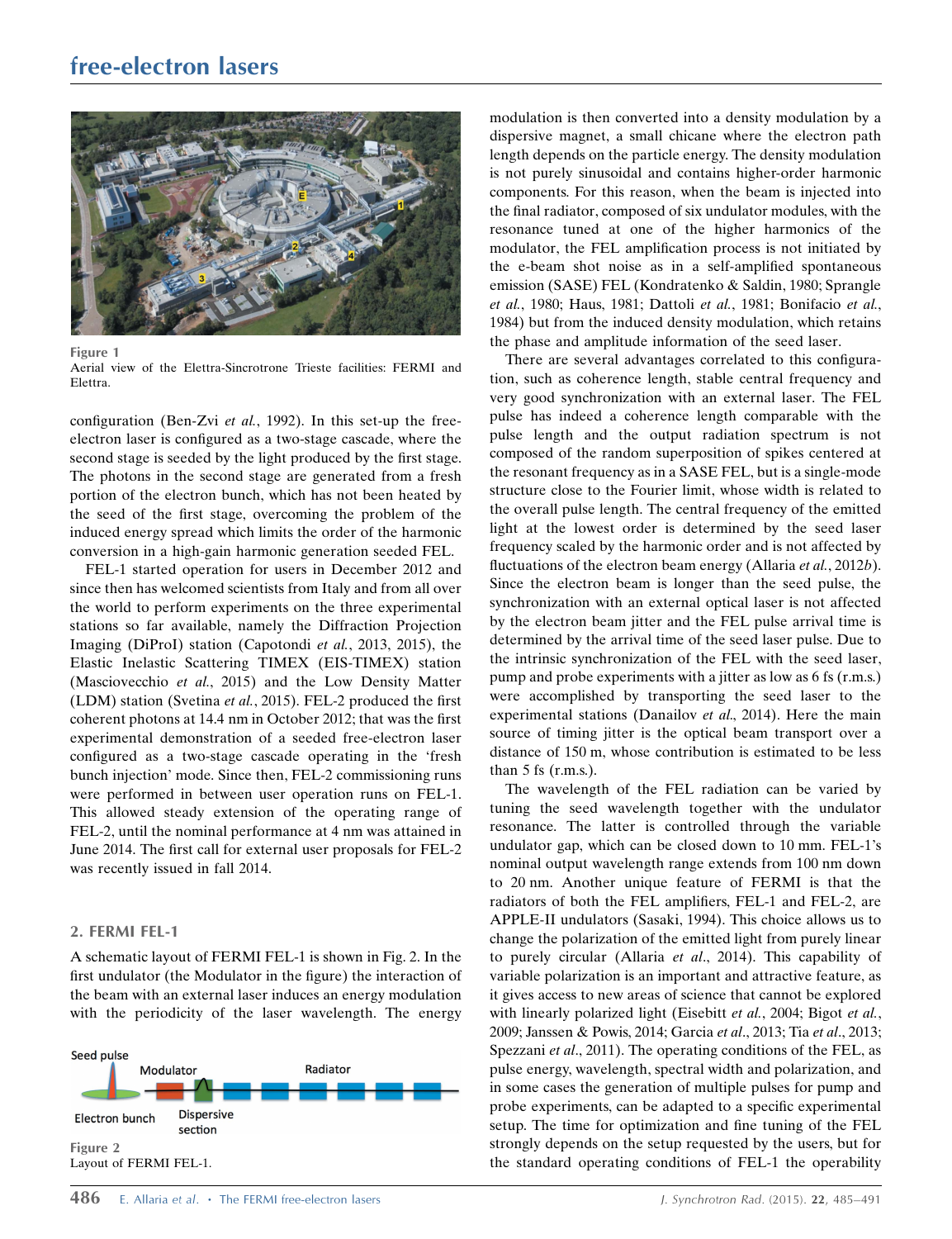and reliability of the machine results in an uptime close to 90%.

#### 2.1. The seed laser system

A broadly tunable deep-UV laser system (230–300 nm wavelength range) with a peak power in excess of 100 MW is needed in order to induce sufficient bunching in the spectral range of operation of the FERMI FELs. The seed pulse duration depends on the specific setup used and typically varies in the 100–200 fs range. An energy per pulse of  $10$ –20  $\mu$ J of UV reaching the modulator is required, with larger values needed specifically for FEL-2 in the wavelength interval between 4 and 5 nm. These requirements are successfully met by a commercial parametric amplifier (Light Conversion/ Coherent Opera Solo) pumped by a 6.5 mJ femtosecond regenerative amplifier (Coherent Elite) followed by a singlepass amplifier stage. The signal- and idler-wavelengths of the OPA span from  $1.08 \mu m$  to about  $2.6 \mu m$  and the final frequency conversion to the UV is achieved through nonlinear harmonic generation and mixing.

The FEL can also be seeded at fixed wavelength with the third harmonic of the Ti:Sa laser system. In this case a larger seed energy per pulse is available with higher phase uniformity. This results in the possibility of reaching higher harmonic conversion factors in the FEL, with a typically narrower spectral line-width.

#### 2.2. Spectral properties and performances

FEL-1 is characterized by a high stability of the output central wavelength, typically better than  $10^{-4}$  r.m.s. The output spectral stability and pulse energy from FEL-1 were extensively discussed by Allaria et al.  $(2012a,b)$ . We report here on the most recent improvements related to this source, including the extension of the operation range at wavelengths shorter than 20 nm. These improvements were possible because of the careful tuning of the linac system including the X-band linearizer and the laser heater, to produce a moderate peak current (e.g. 700 A) beam with a good longitudinal phase

space (Penco *et al.*, 2014). When the seed is generated by the Optical Parametric Amplifier laser system (OPA mode), the FEL is continuously tunable. However, the FEL tuning range of 100– 20 nm is covered with different machine setups including the optimization of the specific OPA non-linear process and electron beam energy. Typical tuning ranges available during a single user beam-time are 65–20 nm or 100–30 nm with some restrictions depending on the combination of the OPA tuning range and FEL harmonic order. A summary of the FEL-1 source parameters is listed in Table 1.

The best output pulse energy performance and spectral quality  $(\Delta \lambda / \lambda < 5 \times$ 

Table 1 List of the main parameters of FEL-1.

| Beam energy (GeV)                          | $1.0 - 1.5$                           |
|--------------------------------------------|---------------------------------------|
| Peak current $(A)$                         | 500-700                               |
| Wavelength range (nm)                      | $100 - 20$                            |
| Polarization                               | Variable                              |
| Expected pulse length (fs)                 | < 100                                 |
| Energy per pulse $(\mu J)$                 | $\sim$ 100 (in circular polarization) |
| Repetition rate (Hz)                       | $10 - 50$                             |
| Typical relative bandwidth (%, r.m.s.)     | $\leq 0.05$                           |
| Typical shot-to-shot stability (%, r.m.s.) | $\sim$ 10%                            |

 $10^{-4}$  r.m.s.) are available when the FEL is seeded at fixed wavelength, at the third harmonic of the Ti:sapphire amplifier (261.6 nm, THG mode). In this case only integer harmonics of the constant seed wavelength are available. In Fig. 3 we show the typical FEL spectra at the 6th and 11th harmonics of the seed (right panel) as measured by the spectrometer PRESTO (Zangrando et al., 2009). PRESTO is a non-destructive diagnostic based upon a grating that deflects the higher orders of diffraction, while simultaneously delivering the zero-order of reflection, with more than 97% of the FEL pulse energy, to the experimental stations. A CCD monitors the spectrum from the dispersed higher orders with the control system tagging the data with a unique bunch number identifier, thus allowing the users to correlate on a pulse-by-pulse basis their own data results with the FEL spectral properties.

The spectral images were extracted from a set of 420 consecutive shots, and the histogram in the left frame in Fig. 3 shows the distribution of the relative spectral width of the entire set of data at 43.6 nm. The average relative spectral bandwidth is 0.035% (r.m.s.). A similar value is obtained at 23.8 nm.

For comparison, in Fig. 4 the FEL spectrum with the seed generated by the OPA laser is shown (left frame). In this case the FEL is in linear-vertical polarization mode, the seed wavelength is about  $\lambda_{\text{seed}} = 246$  nm and the radiator is tuned at 24.6 nm, corresponding to the 10th harmonic of the seed. The right-hand frame shows a sequence of 330 stacked spectra. Each horizontal line represents the spectral profile of a single



(Left) Histogram of the FEL relative line-width at 43.6 nm (statistics over a sequence of 420 spectra). (Center and right) Single-shot spectral images from the spectrometer CCD at 43.6 nm and 23.8 nm, respectively, of the 6th and 11th harmonics of the seed (THG mode). The images show the intensity as a function of wavelength on the horizontal axis. The vertical axis maps the vertical shape of the FEL intensity distribution at the spectrometer. The average relative bandwidth (r.m.s.) is about 0.035% at 43.6 nm and 0.037% for a similar sequence at 23.8 nm. The average energy per pulse in these two sets of data was  $80 \mu J$  (43.6 nm) and  $60 \mu J$  (23.8 nm) with an r.m.s. standard deviation of about  $10 \mu$ J in both cases.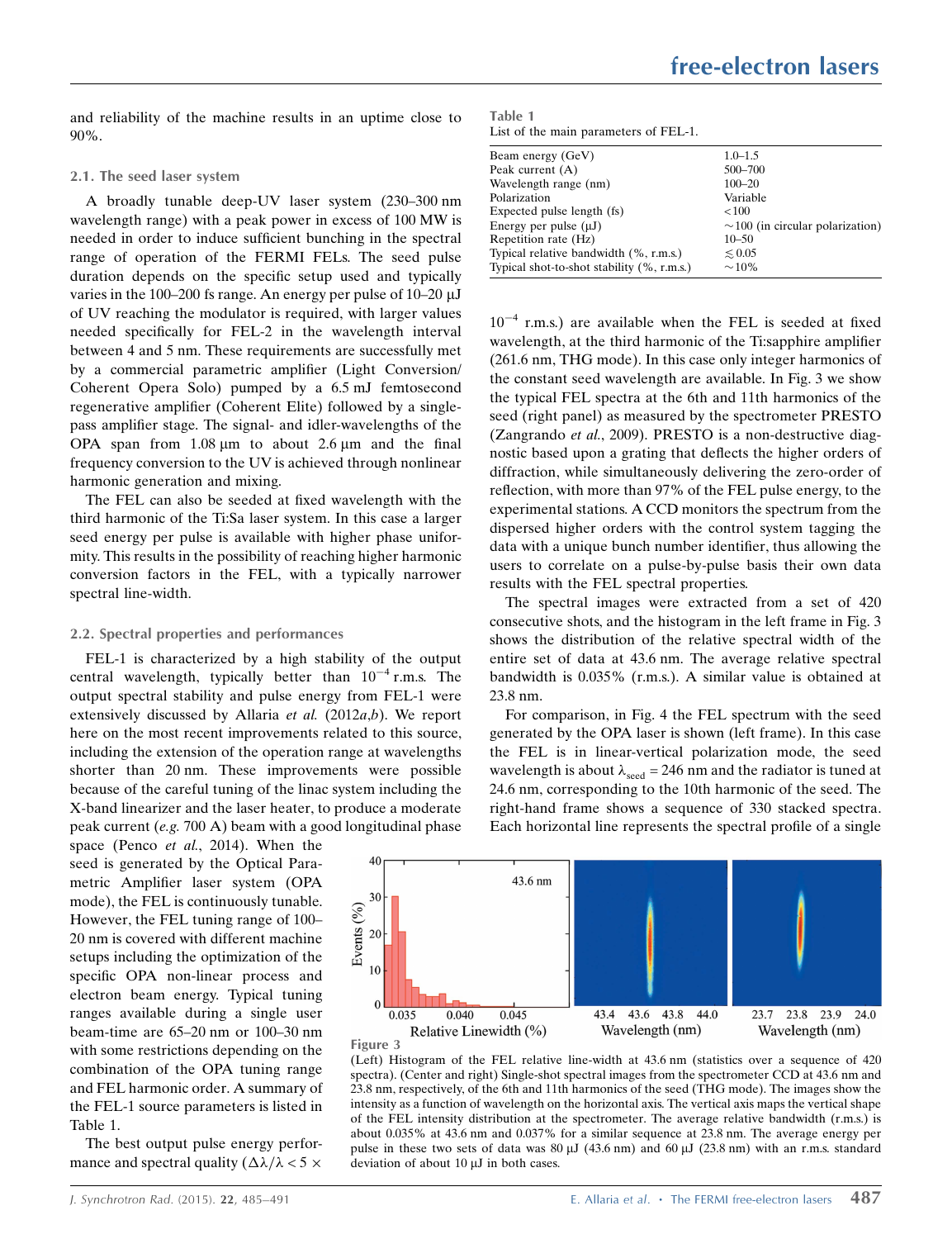## free-electron lasers



Figure 4

(Left) As in Fig. 3, spectral image of FEL-1 at 24.6 nm, corresponding to the 10th harmonic of the seed at 246 nm. (Right) Sequence of 330 stacked spectra (OPA mode). Each horizontal line represents the spectral profile of a single shot projected onto the horizontal (frequency) axis.

shot projected on the horizontal (frequency) axis. The sequence was acquired in optimized conditions and the figure shows the remarkable central wavelength and spectral shape stability. The average line-width of the sequence is 0.032%. In this example the OPA-generated seed provided a spectral quality comparable with the one typically available with the THG seed.

The average energy per pulse in the sequence displayed in Fig. 4 was about 90  $\mu$ J with a standard deviation of about 7%. Typical energy per pulse in the range  $20-100 \mu J$  is available. The upper limit depends on the operation wavelength and polarization state. A factor of two or more energy may be available by partially relaxing the condition on spectral purity.

Despite the lower limit of the nominal wavelength range of operation of FEL-1 being 20 nm, the 13th harmonic of the THG seed, the FEL has demonstrated adequate properties for exploiting experiments even at higher harmonic orders. As an example, Fig. 5 shows a sample spectral image at 17.5 nm, obtained as the 14th harmonic of the seed (at 245.7 nm, in OPA mode). As shown by the histogram of the FEL energy

per pulse (Fig. 5, left), the pulse energy stability is only marginally affected by the higher harmonic order; the standard deviation of the energy per pulse distribution is about 7% while the average relative bandwidth is 0.044%.

## 2.3. Two-color operation

Understanding the exotic properties of matter driven to extreme non-equilibrium states by interaction with very intense VUV and X-ray pulse has become possible with the advent of ultra-bright FELs. The evolution of such transient states can be monitored developing different photon correlation schemes in which the dynamics triggered by a first 'pump' pulse are probed by a second pulse arriving at a variable delay.



(Left) Histogram of the FEL pulse energy in a sequence of about 330 spectra at 17.5 nm (OPA mode). (Right) Sample spectral image at 17.5 nm. The average relative bandwidth is about 0.044%.

The external seed scheme of FERMI allows the generation of twin pulses by seeding two (temporally) different parts of the electron bunch (Allaria et al., 2013b). The two seed pulses can also be at different wavelengths by using slightly different central seeding laser wavelengths, and with a proper delay. The two-electron-bunch seeded regions emit two independent temporally separated FEL pulses at the harmonics of the seed wavelengths, if the separation between the two radiation pulses is inside the bandwidth of the FEL amplification process.

The potential of a twin-pulse seeding scheme to explore transient states of matter, stimulating and probing electronic transitions from core levels, was demonstrated by a pilot pump–probe experiment with Ti grating structure, sketched in Fig. 6. The selected wavelengths of both the pump ( $\lambda_1$  = 37.2 nm) and probe ( $\lambda_2$  = 37.4 nm) pulses are within the slope region of the Ti  $M_2/M_3$  absorption resonance, where the Bragg peak intensities are very sensitive to the instantaneous Ti ionization state. The results reported by Allaria et al.  $(2013b)$  and Bencivenga *et al.*  $(2014)$  show that, at low intensity ( $\sim$ mJ cm<sup>-2</sup>), the diffraction pattern is the unperturbed sum of the 'pump' and 'probe' Bragg intensity. Using a very intense 'pump' pulse, above  $J \text{ cm}^{-2}$ , the diffraction pattern



### Figure 6

(Left) Two-color FEL pulses,  $\lambda_1$  and  $\lambda_2$ , tuned across the Ti *M*-resonance, impinge on a Ti grating with a temporal separation  $\Delta t$ . (Right) Diffraction patterns corresponding to single-color 'pump' and 'probe' pulses and to two-color 'pump'–'probe' pulses (delayed by 500 fs) for different flux (F) regimes: low-F = 10–30 mJ cm<sup>-2</sup>, high-F =  $2 \text{ J cm}^{-2}$ .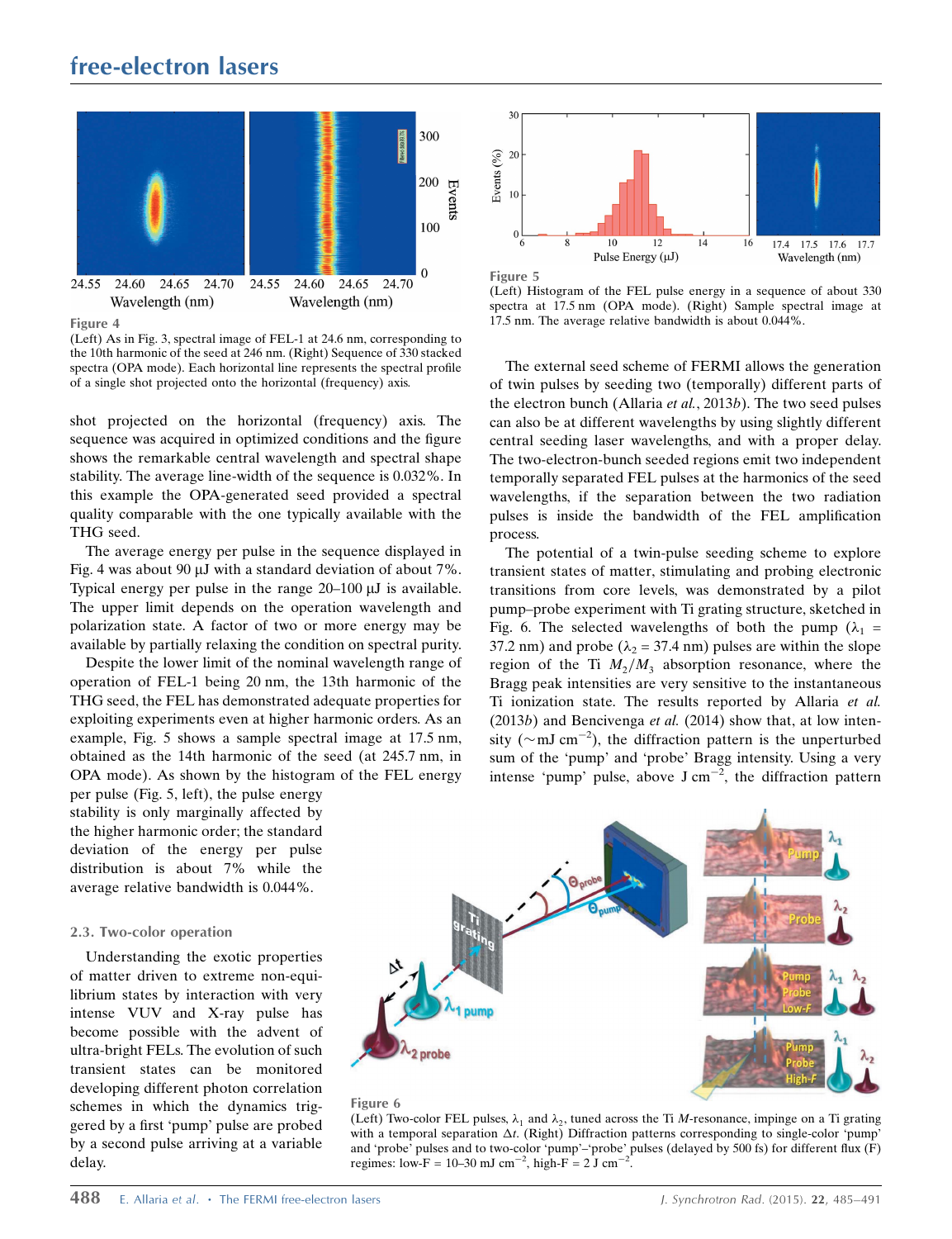undergoes an abrupt change due to a visible loss of the 'probe' Bragg peak signal. Since the sum of the delay time ( $\sim$  500 fs) and pulse duration ( $\sim$  100 fs) is shorter than those of hydrodynamic expansion and ablation, this result can be explained only by dramatic changes in the Ti electronic structure, namely highly ionized states of Ti atoms that push the Ti  $M_2/M_3$  resonance to shorter wavelengths.

In the above scheme the time separation and the relative intensity between these two-colored pulses can be controlled by tuning the delay between the input seed pulses and controlling the laser intensity with a proper attenuator, respectively. The time separation depends on the laser pulse length and on the effective elec-

tron bunch extension. Presently the time separation can be varied in the range 300–800 fs.

Smaller separations between the pump and probe pulses may be obtained with an alternative scheme where the FEL is driven in deep saturation conditions by seeding the modulator with a powerful laser pulse, also carrying a significant frequency chirp. As a result, the output FEL radiation is split into two pulses, separated in time and having different central wavelengths. The spectral and temporal distances between FEL pulses can be independently controlled, providing the possibility of using the split FEL pulse at the same time as a pump and as a probe (De Ninno et al., 2013).

The concept is sketched in Fig. 7. In standard operation mode (Fig. 7a) the seed peak intensity and the strength of the dispersive section, *i.e.* the bunching at the radiator entrance, are tuned to maximize the emission from the part of the electron beam seeded by the center of the Gaussian pulse. The regions of the beam seeded by the tail of the Gaussian pulse arrive instead at the radiator entrance with a not-optimized local bunching factor and the output pulse approximately reproduces the Gaussian shape of the seed, both in time and spectrum. By increasing the seed intensity, while maintaining the strength of the dispersive section, the part of the electron beam that interacts with the center of the Gaussian seed is over-bunched, with a large laser-induced energy spread (Fig. 7b). As a result the FEL emission from the center of the bunch is significantly suppressed. The beam portions having optimum bunching (seeded by the outer parts of the Gaussian seed) are the ones before or after this region. As a consequence, the FEL pulse is split in the time domain into two peaks and, if the seed is sufficiently intense to suppress the emission from the central part, by two separated pulses (Labat et al., 2009). If the seed carries a significant frequency chirp (Fig. 7b) the two pulses are also characterized by different wavelengths (De Ninno et al., 2013). This opens the possibility to use the FEL as a self-standing source, jitter-free, to carry out two-color pump–probe experiments.





Seed–electron interaction and resulting FEL (temporal and spectral) outputs for different seed configurations: no chirp and moderate seed intensity  $(a)$ , no chirp and high seed intensity  $(b)$ , chirped seed with high intensity (c). The meanings of the symbols are explained in the text.

This configuration was extensively investigated at FERMI (Mahieu et al., 2013). As an example we show in the left-hand panel of Fig. 8 the spectral evolution of the FEL pulse measured at the PRESTO spectrometer, as a function of the seed power.

Above a given power threshold the FEL pulse splits, both in time and in spectrum (Gauthier *et al.*, 2013). Larger seed powers correspond to larger extensions of the over-bunched zone around the pulse center and, therefore, to larger temporal and spectral separations. The central and right-hand panels of Fig. 8 show the corresponding (simulated) spectral and temporal pulse splitting. The spectral evolution of the FEL pulse, simulated using the numerical code PERSEO (Giannessi, 2006), is in reasonable agreement with experimental data (left-hand panel). The maximum obtainable temporal split is limited by the electron-beam duration and by the possibility of generating long-enough (chirped) seed pulses characterized by significant local power at their tails. This is therefore a complementary technique to the previous one based on seeding the FEL with two independent laser pulses.



Figure 8

Projected spectral and temporal FEL intensities for different seed powers. Left panel: experimental spectral splitting, measured at FERMI; central and right panels: simulated spectral and temporal splitting (using the code PERSEO).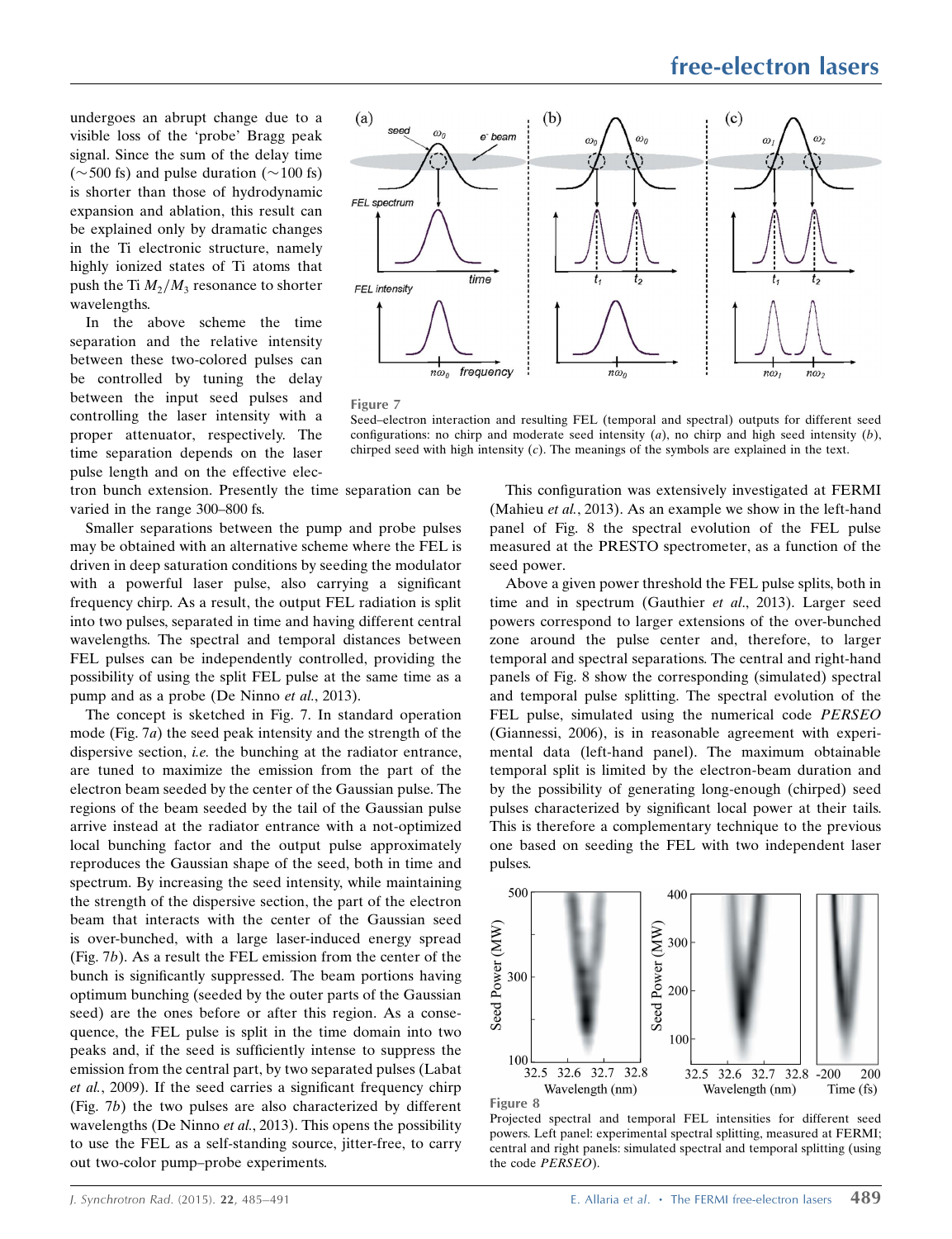## 3. FERMI FEL-2

FERMI's FEL-1 has demonstrated the capability of generating light down to 4 nm (Giannessi et al., 2012) and to provide light for experiments down to the Si L-edge at 12.4 nm, well below the lower limit of its nominal operation range. However, the FEL performance substantially decays with wavelength when the harmonic conversion order exceeds 12– 13. The electron beam's incoherent energy spread at modulator input together with the chromatic dispersion in the radiator limit the maximum practical harmonic upshift ratio for which reasonable microbunching values can be maintained over multiple radiators in a single-stage HGHG configuration (Yu, 1991).

To overcome these limitations, Ben-Zvi et al. (Ben-Zvi et al., 1992; Yu & Ben-Zvi, 1997) suggested a 'fresh bunch' alternative two-stage scheme, where the initial radiation seed duration is substantially shorter than the electron beam pulse duration and the interaction in the second stage is shifted on fresh electrons by a strong chicane that delays the electron beam. This temporal delay permits radiation from the first stage to seed a 'virgin' electron beam region that has been unaffected by FEL interaction in the first stage. FEL-2 utilizes this double-stage cascaded HGHG scheme. A schematic layout is shown in Fig. 9. The external laser seeds the first stage, analogous to FEL-1, except for the reduced number of radiators. This stage consists of a modulator (M1) and a twosection radiator (R1); the photon pulse generated in the first stage seeds the second stage, constituted by a second modulator (M2) and six-section radiator (R2). The magnetic chicane after the first stage (DL) delays the electron beam with respect to the photon pulse to shift the seed generated in the first stage onto fresh electrons.

In Fig. 10 we show the spot of the radiation emitted by FEL-2. The output radiation is the superposition of the light emitted by the first and the second stage. The simultaneous presence of the light at the two wavelengths offers the opportunity to perform multicolor experiments where the two harmonic components arrive simultaneously at the sample. Solid-state filters or a gas cell can be used to remove the firststage output in those cases where it may interfere with the experiment.

#### 3.1. Spectral properties and performances of FEL-2

FEL-2, as FEL-1, is characterized by a high stability of the output central wavelength, and the best energy performance (see Table 2) and spectral quality ( $\Delta\lambda/\lambda < 5 \times 10^{-4}$  r.m.s.) are available when the FEL is seeded at fixed wavelength, at the third harmonic of the Ti:sapphire amplifier (261.6 nm). With the OPA laser system the FEL is continuously tunable as



### Table 2

List of the main parameters of FEL-2.

Energy per pulse, shot-to-shot stability and relative bandwidth are dependent on the wavelength.

| $1.0 - 1.5$                       |
|-----------------------------------|
|                                   |
| 700-800                           |
| $10 - 50$                         |
| $20 - 4$                          |
| Variable                          |
| < 100                             |
| Up to 100 ( $\sim$ 10 @ 4 nm)     |
| $\sim$ 0.03 ( $\sim$ 0.07 @ 4 nm) |
| $\sim$ 25% ( $\sim$ 40% @ 4 nm)   |
|                                   |





FEL-2. The image represents the FEL spot in false colors from the two stages, superimposed on a YAG screen tilted at  $45^{\circ}$  with respect to the beam axis. The first-stage spot corresponds to the large blue–magenta ellipse, while the second-stage emission is the small central green–red ellipse. The light from the first stage can be filtered out or used in experiments, depending on the specific requests.

FEL-1. Without adjusting the beam energy, *i.e.* typically during a single user beam-time, the tuning range is approximately  $\pm 20\%$ , depending on the required polarization. Typical energy per pulse in the range  $10-100 \mu$ J is available, depending on the operation wavelength and polarization. An average energy per pulse of  $10 \mu$ J was achieved at 4 nm, the lowest end of the spectral range, only after an accurate machine optimization. A list of the typical FEL-2 parameters is given in Table 2.

A detailed analysis of the spectral properties of the FEL produced by FERMI FEL-2 has been one of the prominent activities during the commissioning stage. As an example we report in Fig. 11 a histogram of the relative line-width measured over a sequence of about 500 spectra at harmonic 48 of the seed, obtained by converting the first stage to harmonic 12 and the second stage to harmonic 4. The figure also shows a single-shot spectral image at 5.4 nm selected from the sequence (center). The FEL emission is characterized by excellent spectral line shapes when the accelerator is carefully tuned for optimal electron beam phase space properties. Also the transverse profile of the FEL pulses is very close to the TEM00 Gaussian mode. Although a similar consideration can be drawn observing the spectrum at 4 nm (right-hand frame in Fig. 11), the FEL tuning at this wavelength is more critical and